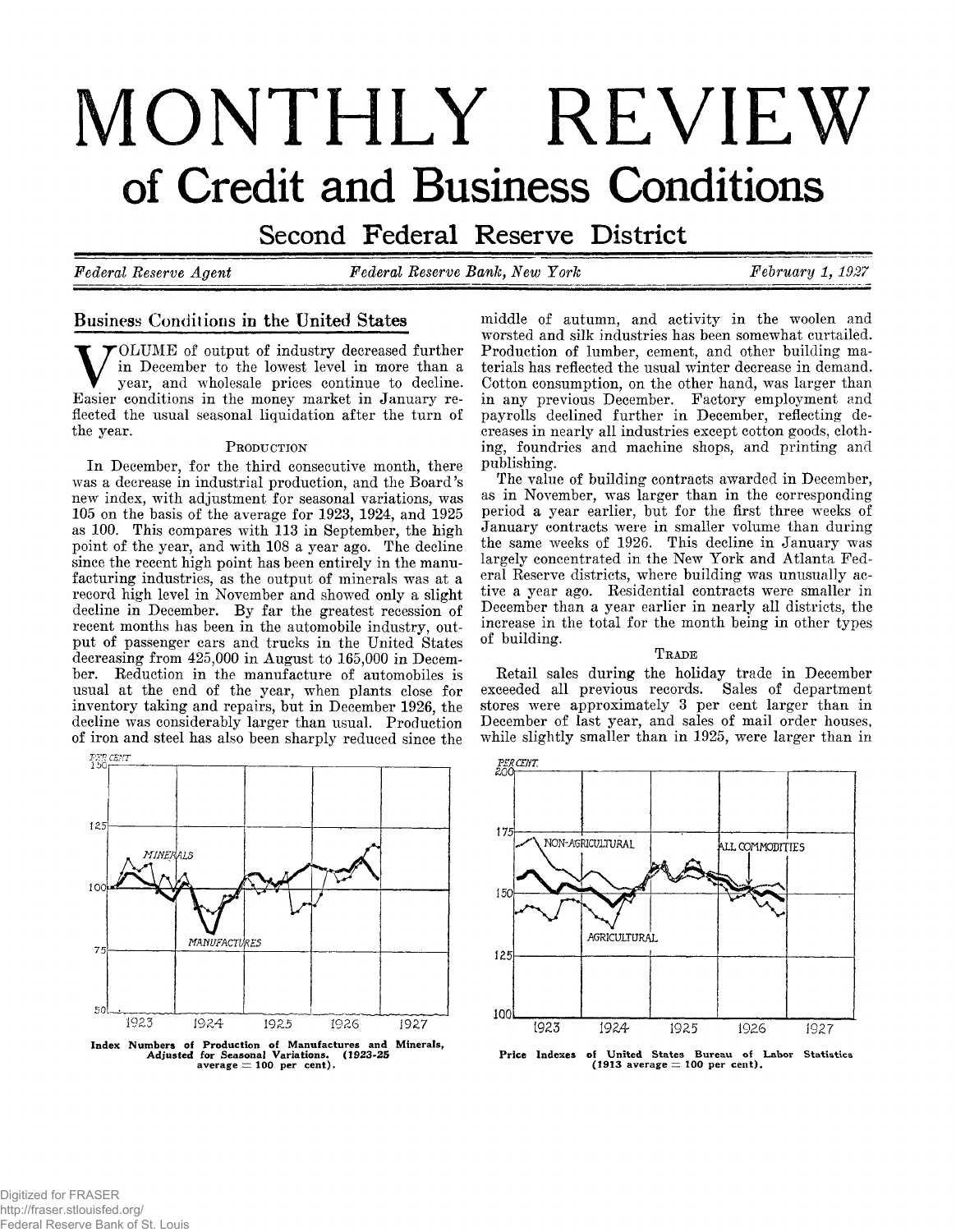

the corresponding month of any other year. Sales at wholesale, on the other hand, declined in December and were smaller than a year ago in practically all leading lines, except shoes. Merchandise stocks carried by department stores were reduced slightly more than is usual in December and were somewhat smaller at the end of the month than in 1925, and wholesale stocks were also slightly smaller than a year ago.

Freight car loadings showed about the usual seasonal decline in December, with shipments of all groups of commodities, except coal and merchandise in less than car load lots, in smaller volume than a year earlier.

## PRICES

Wholesale prices declined further in December, and the Bureau of Labor Statistics index at 147 for that month was at the lowest level since the middle of 1924. Prices of agricultural products, which declined considerably in October and November, increased slightly in December, owing to advances in prices of grains and cattle. In the first three weeks of January there were further increases in grains, and advances also in cotton, hogs, and flour. Prices of non-agricultural products declined in December owing chiefly to decreases in bituminous coal, clothing materials, nonferrous metals, and building materials. In January iron and steel prices were slightly reduced and there were further declines in bituminous coal and nonferrous metals, while prices of cotton goods and coke advanced.

## BANK CREDIT

At the Reserve Banks during the four weeks following the peak of the seasonal currency demand, there was a return flow of Federal Reserve notes and other cash from circulation amounting in the aggregate to about \$400,000,000. This return flow of currency was in about the same volume as a year ago, and, together with substantial gold imports, was reflected in a reduction of the volume of Reserve Bank credit in use to a level on January 19 lower than at any time since the summer of 1925.

Loans and investments of member banks in leading cit-



ies, after increasing to a record level at the end of the year, declined sharply in January. Commercial loans, which had reached their seasonal peak in November, were in the middle of January about \$200,000,000 below the maximum figure but still more than \$300,000,000 above the level of a year ago. Loans on securities of the reporting banks also declined after the turn of the year following a large increase in December and were slightly smaller than in January of last year.

# **Money Market**

Changes in money rates during the past month have reflected chiefly year-end conditions very similar to those of a year previous, except for the additional factor of large gold imports in January. Call loan rates after advancing to a maximum of 6 per cent near the end of December, declined early in January to 4 per cent. Smaller declines occurred in time money, commercial paper, and acceptance rates. The following table indicates the changes during the past month and also compares present money rates with those of a year ago.

Money Rates at New York

|                                                                                           | Jan. 28<br>1926                     | Dec. 27<br>1926                                  | Jan. 28<br>1927                                  |
|-------------------------------------------------------------------------------------------|-------------------------------------|--------------------------------------------------|--------------------------------------------------|
| Call Money<br>Time Money-90 day                                                           | *4<br>$4\frac{1}{2} - 4\frac{5}{8}$ | $*5\frac{1}{4}$<br>4 $\frac{3}{4}$               | *4                                               |
| $Bills - 90$ day unendorsed<br>Treasury Certificates and Notes                            |                                     | $\frac{4\frac{1}{2}}{3\frac{3}{4}-3\frac{1}{8}}$ | $\frac{4\frac{1}{2}}{3\frac{1}{2}-3\frac{1}{2}}$ |
| Maturing March 15                                                                         | 3.35<br>3.32                        | 2.97<br>3.02                                     | 3.40<br>3.31                                     |
| Federal Reserve Bank of New York-<br>Rediscount Rate<br>Federal Reserve Bank of New York- | 4                                   | 4                                                |                                                  |
| Buying Rate for 90 day Bills                                                              | $3\%$                               | $3\%$                                            | $3\frac{3}{4}$                                   |

 $* =$  Prevailing rate for preceding week.

Changes in currency in circulation continued to have an important influence on the New York money market. The amount of currency in use throughout the country, following an increase of at least \$300,000,000 from November 15 to Christmas declined more than \$450,000,000 during the subsequent month, which reduced the amount in circulation to the lowest level in a year. Gold imports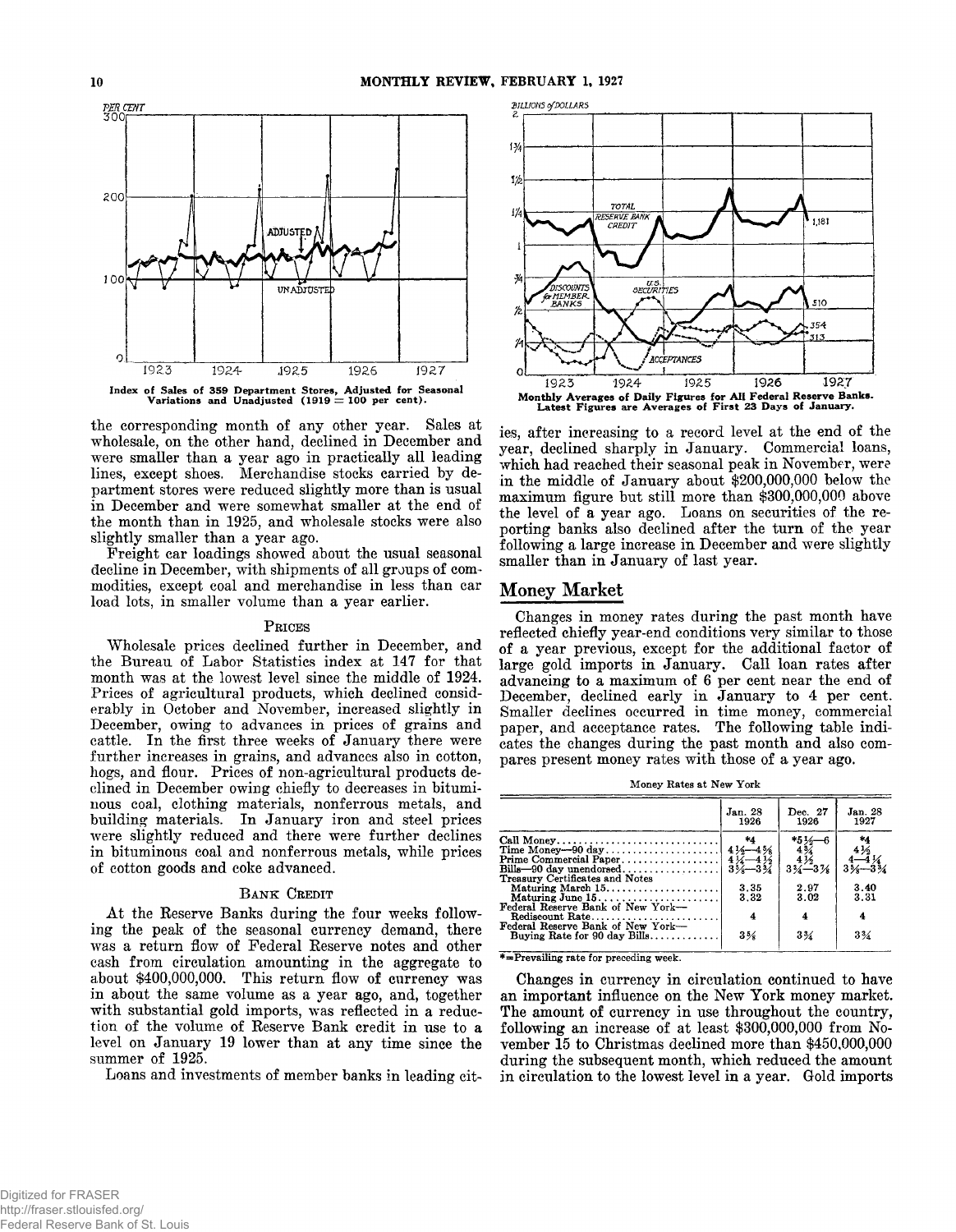

Year End Call Loan Rates, Federal Reserve Discounts, Total Bills and Securities, and Weekly Estimates of Currency Circulation.

from Canada, France, and other countries, in the first 28 days of January, totaled \$55,000,000.

The crediting of a considerable amount of returned currency and most of the imported gold to member banks in this district, together with a reduction of \$40,000,000 in the reserve requirements of leading New York City banks, as temporary needs for year-end funds passed, resulted in the retirement by January 26 of more than \$175,000,000 of loans at the Federal Eeserve Bank of New York.

The diagrams above show call loan rates, bill and security holdings of the New York Eeserve Bank and the System, and estimated currency circulation in the United States during December and January, compared with the corresponding period a year ago. Call money rates and the New York Eeserve Bank's bill and security holdings showed approximately the same movement in both years. The average level of total bills and securities has been slightly higher this year, due to considerably larger holdings of acceptances. For the System as a whole, however, total bills and securities are under last year due largely to gold imports. Currency requirements are now approximately the same as a year ago.

## **M ember B a n k Credit**

Loans on stocks and bonds by member banks in the Second District showed the usual sharp increase at the end of the year, partly replacing a temporary reduction in loans to brokers placed in New York for correspondent banks in other districts. The increase during the month ended January 5 amounted to about \$300,000,000, but a reduction of about \$200,000,000 occurred in the following two weeks. Commercial loans declined gradually from the high level of December first, but changes in total loans and investments in this district reflected chiefly the movement of security loans.

## **B ill M arket**

Although dealers' purchases of bills in the first part of January were heavy, the demand, owing to exceptionally large buying orders for foreign account, substantially exceeded the supply, particularly in the 90 day maturity. Eeflecting this condition and the general ease in money rates which developed after the turn of the year, dealers reduced rates on bills of 60 days to 6 months maturity by *%* per cent, making the offering rate on 90 day unindorsed bills 3% per cent, the lowest since August. Following this reduction, the supply of bills continued large, but the demand was rather light except for irregular buying of a substantial nature for foreign account, and some dealers advanced rates on 90 day bills *Ys* per cent, so that toward the close of the month this maturity was offered at a range of  $3\frac{5}{8}$  to  $3\frac{3}{4}$ per cent.

## **Com mercial P aper M arket**

A good bank investment demand together with larger supplies of paper contributed to a more active commercial paper market in January. Eates on prime names generally eased  $\frac{1}{4}$  per cent to  $4\frac{1}{4}$  per cent, and in the Middle West where the best buying demand originated, a considerable amount of paper was sold at 4 per cent. Borrowings of commercial and industrial concerns in the open market increased following the turn of the year as has been the experience in past years, but were generally reported as somewhat smaller than in January 1926. This was in keeping with reports on paper outstanding, which totaled \$526,000,000 for 26 dealers at the end of December, an amount 15 per cent smaller than a year ago.

# **Gold Movement**

With the receipt of \$17,000,000 during December, imports of gold for the year 1926 reached a total of nearly \$213,500,000. Exports of \$7,000,000 brought the export total up to \$115,700,000. For the entire year there were net imports of slightly under \$97,800,000, as compared with net exports of \$134,000,000 in 1925, but, with the exception of 1925, net imports of gold in 1926 were the smallest in any year since 1920.

Of the exports during December, \$5,000,000 went to Germany, continuing the movement of earmarked gold to the Eeichsbank, and \$1,000,000 was shipped to the Dutch East Indies. Imports included \$5,000,000 each from China and Chile, \$4,000,000 from Japan, and \$1,000,000 from England.

The most important movements of the year have been as follows: the import of \$83,000,000 from Canada and the export of \$42,000,000 to that country in consequence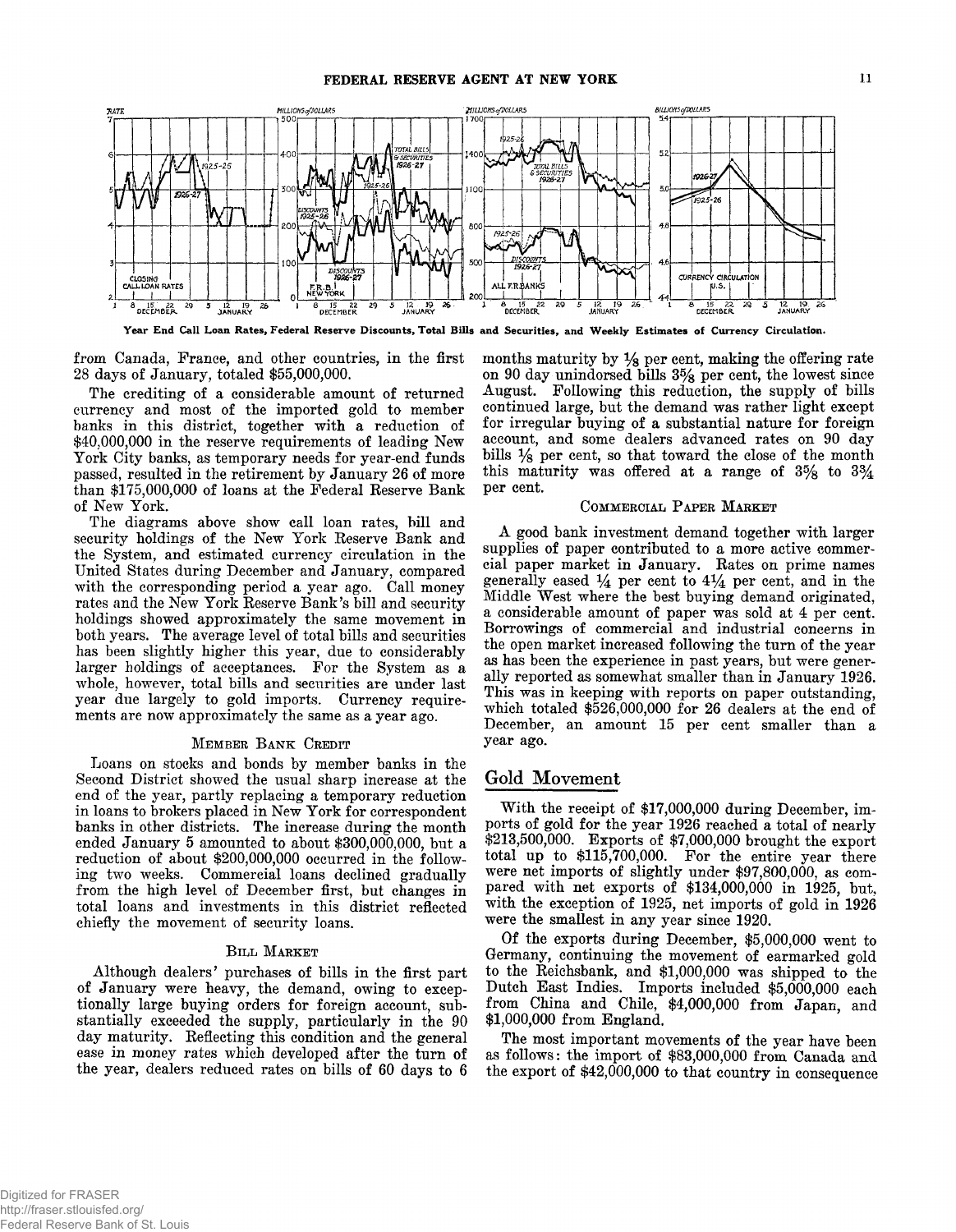of seasonal fluctuations in exchange; the import of \$5.1,000,000 from Australia; the import of \$24,000,000 from Mexico, largely due to special shipments by the Bank of Mexico, and partly offset by exports of \$6,000,000; the import of \$21,000,000 from Chile, chiefly from the Central Bank of Chile for the creation of a reserve in New York; the import of \$14,000,000 from Japan, sent by the Japanese Government for the support of its exchange; and the export of \$48,000,000 to Germany, consisting chiefly of earmarked gold belonging to the Reichsbank.

In January, following the decline of Canadian exchange below the gold shipping point, there was an earlier and heavier gold movement from Canada than in either of the two previous years. This movement amounted to  $$37,500,000$  in the first 28 days of January. In addition, gold imports at the Port of New York amounted to \$17,700,000, including \$14,700,000 from France and \$2,600,000 from Chile, and exports totaled \$14,500,000, of which \$12,500,000 went to Germany.

# **Security Markets**

Industrial stocks continued in January the irregular decline which began late in December and at the end of the month representative price averages were several points below the December high levels. Railroad shares, however, showed increased activity and advanced slightly higher than in December.

The bond market was very active and strong. Corporation bond averages advanced almost a point further to the highest levels since 1913, and foreign bonds on the average were quoted at the highest prices since the War. Most of the United States Government long term obligations sold at the highest prices since they were issued. The recent strength in the bond market is shown in the accompanying diagram.



As is usual in the first month of the year, new security offerings increased substantially and the total was larger than a year ago, and not far from that of January 1923, which was the largest on record. The chief elements in

the increase for the past month were larger amounts of industrial and public utility financing, and a rise in state and municipal issues, including an offering of \$60,000,000 City of New York *4%* per cent corporate stock. The longer maturity of this issue sold on a 4.09 per cent yield basis, compared with a yield of 4.15 per cent for a similar issue dated last February.

# **New Financing in 1926**

New securities, other than refunding issues, offered in the United States during 1926 reached a total of \$6,311,000,000, the largest amount issued in any year on record, though only \$87,000,000 larger than in 1925. Municipal and farm loan financing continued to decrease and the total of \$1,402,000,000 was \$123,000,000 smaller than a year previous. Foreign financing arranged in this country was slightly larger than in 1925. The following table gives the totals of foreign issues offered in this country in recent years, and also indicates a tendency for governmental issues to be replaced by corporate borrowing.

**(In millions of dollars; refunding issues excluded)**

|                                                                                               | 1922       | 1923      | 1924       | 1925       | 1926       |
|-----------------------------------------------------------------------------------------------|------------|-----------|------------|------------|------------|
| $Government \dots \dots \dots \dots \dots$<br>$Corporate. \ldots \ldots \ldots \ldots \ldots$ | 553<br>121 | 221<br>54 | 712<br>293 | 599<br>496 | 552<br>603 |
| $Total \dots \dots \dots \dots \dots \dots \dots$                                             | 674        | 275       | 1.005      | 1.095      | 1.155      |

Corporate security issues, including domestic and foreign, showed an increase of about \$250,000,000 over 1925. The increase was chiefly in long term bond issues, though common stock flotations continued to increase, Preferred stock issues were considerably below the exceptionally large total for 1925, and the volume of short term bond and note issues declined further. Borrowings by public utility and industrial companies showed large increases over previous years, but realty issues showed little change from the large total of 1925, and railroad financing continued to decrease. The composition of corporate financing during 1926 by type of securities and by type of companies is shown in the accompanying diagram.



Corporation Securities Offered in the United States, Classified by Type of Security and by Type of Company. Refunding issues excluded. (In millions of dollars.)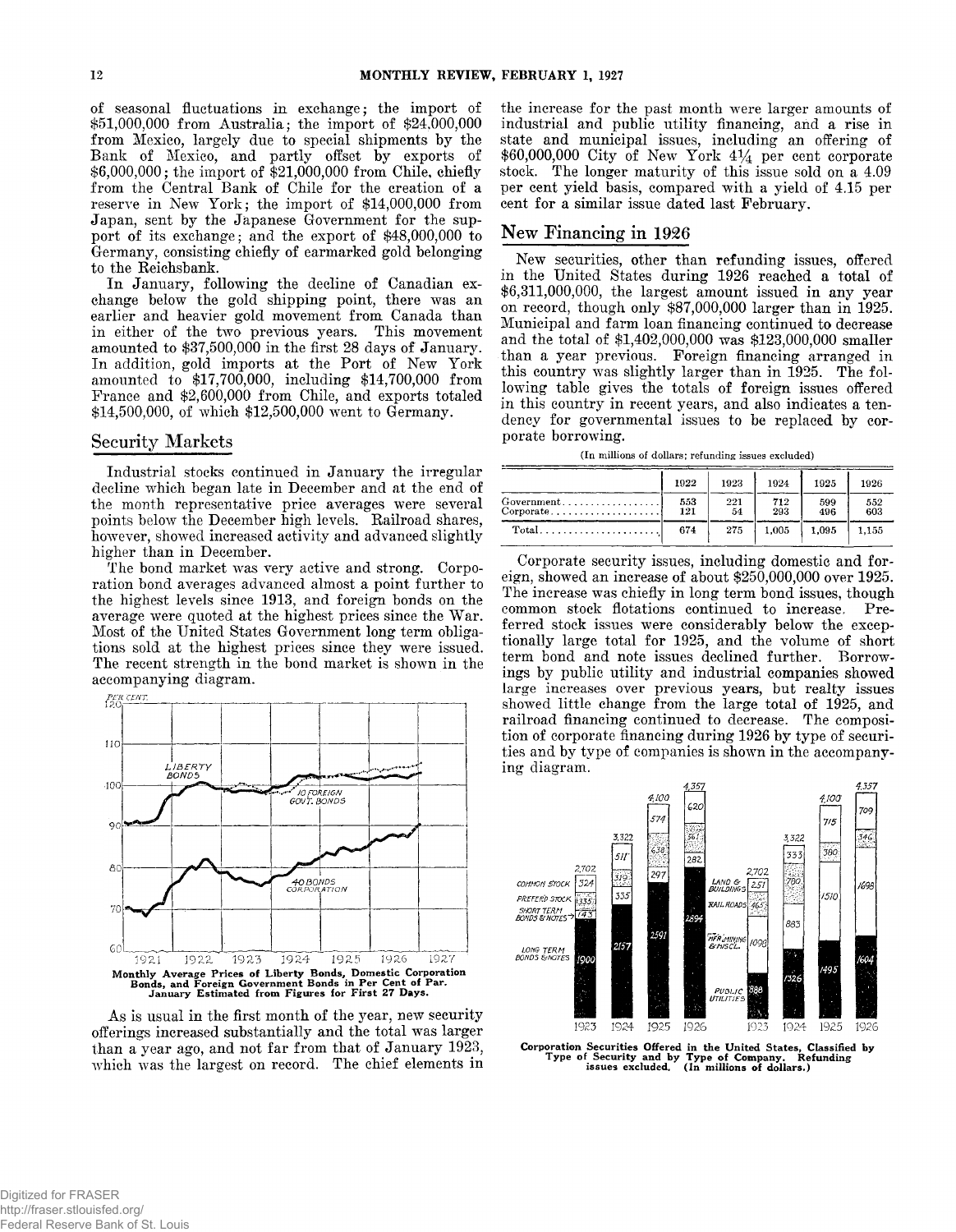## The Foreign Exchanges

The closing days of 1926 were marked by general strength in the European gold exchanges; in January this tendency was continued in sterling, but reversed in most of the Continental rates. Sterling, though stronger than in December, did not reach the levels of January 1926, but this fact is hardly surprising in view of the relative position of the New York and London money markets during the past month as compared with the same period a year ago. The Continental gold exchanges were rather heavy, particularly German marks, Dutch florins, Swedish crowns, and Swiss francs.

Among the unstabilized European rates, movements were diverse. French francs, since the last week in December, have continued to fluctuate in a narrow zone, the range for the first three weeks of January being between 3.98 cents and 3.94 cents. Italian lire declined from 4.51 cents at the beginning of the month to 4.28 cents on the 25th; while Spanish pesetas, above 16.50 cents on the 27th, rose to the highest levels since July 1920.

The Canadian dollar, which was over parity in early December, declined to 99.81 cents on January 11, giving rise to substantial gold shipments to New York. Argentine pesos showed little change, but milreis, after a decline below 11.50 cents early in the month, recovered a part of the loss.

Among the Asiatic rates, the silver exchanges were strong, accompanying a rise in the price of silver above 57 cents, to the highest quotation since early October. Rupees maintained the recovery effected in December, but yen were rather heavy.

# **Changes in Central Bank Discount Rates**

Easier money in European markets was reflected in reductions in the discount rate of banks of issue in the following countries:

| Date of Change   Rate Change   |                                                                                                  |
|--------------------------------|--------------------------------------------------------------------------------------------------|
| Jan. 12, 1927<br>Jan. 18, 1927 | $to 7$ from $8$<br>$\text{to } 5$ from 6<br>to $6\frac{1}{2}$ from 7<br>to $6\frac{1}{6}$ from 7 |

The Imperial Bank of India raised its rate from 4 per cent to 5 per cent on the first of January, and to 6 per cent on the 13th of the month.

# **Foreign Trade**

The value of our foreign merchandise trade declined during December and was slightly less than a year ago. Exports valued at \$467,000,000 were only slightly smaller than in December 1925, but imports valued at \$361,000,- 000 were \$36,000,000 smaller. Exports of grain were seasonally smaller, both in volume and in value, than in November, but considerably larger than in December 1925. In actual volume, cotton shipments abroad were the largest for any month since November 1912. but in value were smaller than those of the previous month or of a year ago. Quantity imports of raw silk and crude rubber were below the high figures in November, and together with coffee imports were also below December 1925.

Total exports for the calendar year 1926 amounted to \$4,810,000,000, or slightly less than in 1925, due largely to lower prices, while imports valued at \$4,432,000,000 were larger than in the previous year. Consequently, the favorable balance of \$378,000,000 was the smallest, excepting 1923, since 1914. The decline of over \$200,- 000,000 in the value of cotton exports more than accounts for the loss in total exports. Meat exports also showed a decline, but grain shipments, despite the very low figures in the first half of the year, were about equal to those of 1925. Automobile exports, including passenger cars, trucks, and busses, were larger than in 1925, and finished manufactures as a whole showed a gain of over \$100,000,000. Bituminous coal exports in 1926 were more than double those of 1925 and petroleum products also showed a considerable increase. Imports of all economic groups except manufactured foodstuffs, including sugar, were larger than in 1925. Quantity receipts of raw silk, crude rubber, and coffee were from 3 to 10 per cent larger than in the preceding year.

# **Wages and Employment**

Wage rates paid to unskilled labor at the beginning of 1927, as reported to this bank by representative employers, showed only slight change from those of six months ago. The average hourly rate showed a small reduction for the first time in two years, but owing to slightly longer schedules of working hours than in the summer, the average weekly wage remained the same as last July.

The railroads reported difficulty in securing enough track labor, especially in the vicinity of New York, but manufacturing industries reported a surplus of unskilled labor in many localities, and of skilled labor also in some cases. The rate of turnover in factories tended to be somewhat lower than a year ago. Further evidence of this appears in the ratio of "voluntary quits" to number employed as reported to the Metropolitan Life Insurance Company,— the December ratio was the lowest since the end of 1924.

Reports of State and Federal Labor Departments showed a further decline in factory employment from November to December in New York State and throughout the country. There were further reductions in working forces in the iron and steel and automobile industries, in addition to seasonal curtailment in building materials, and the general level of factory employment was about 3 per cent lower than in December 1925.

# **Indexes of Business Activity**

Retail distribution of merchandise in December was at a high level even for the time of year, but the indications of other measures of business were somewhat mixed. Car loadings, foreign trade, advertising, and employment were somewhat smaller than in November, after allowance for the usual seasonal variations, while bank debits, stock trading, and postal receipts showed increases.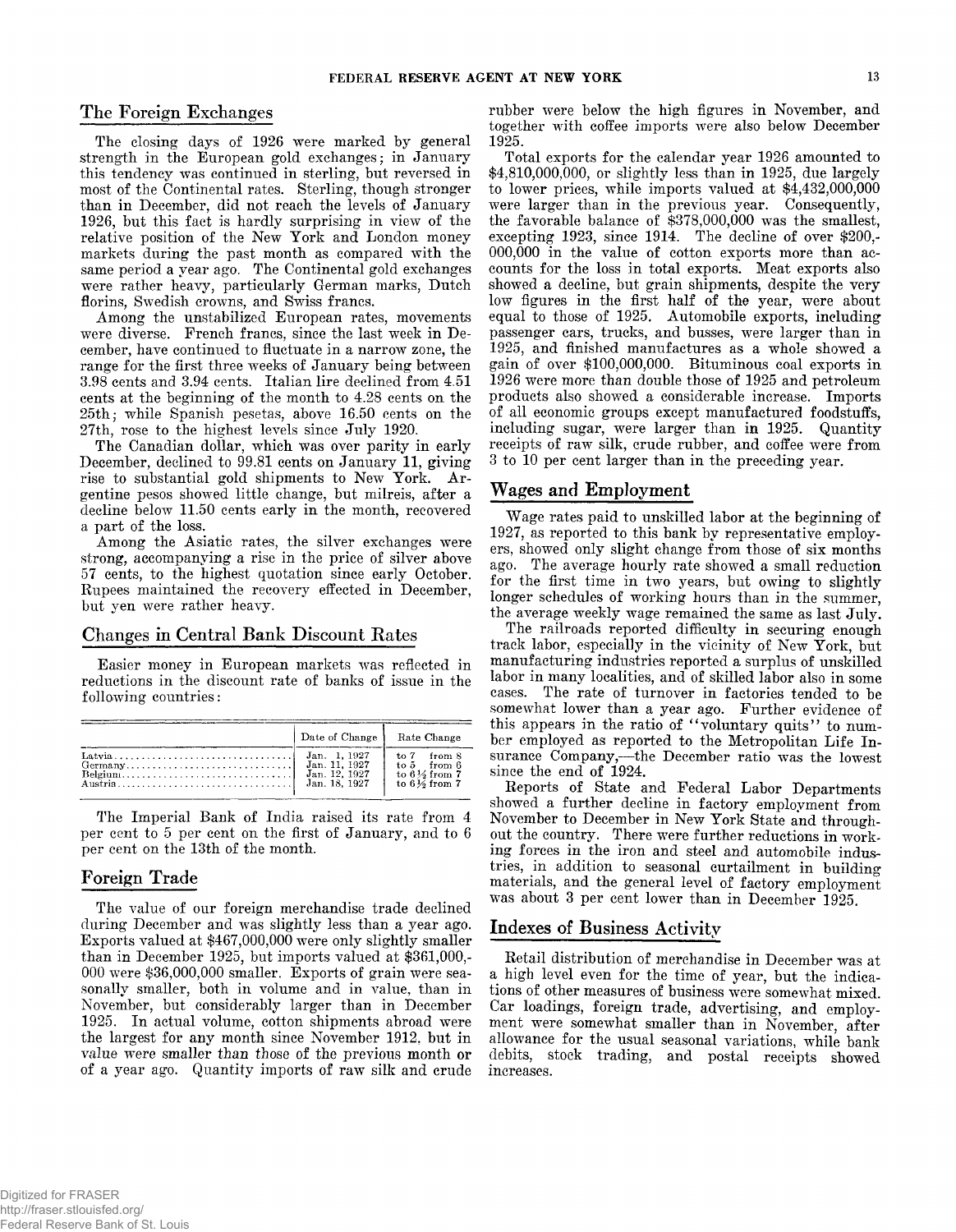**Two of the best indicators of general business conditions— loadings of merchandise and miscellaneous freight, and bank debits in 140 centers outside of New York— which have shown very similar movements in recent years, are shown in the accompanying diagram. Both of these indicate a moderate decline toward the end of 1926 to a level somewhat below that of a year previous.**



**Various indexes of business in per cent of trend, with allowance for seasonal variations, and, where necessary, for price changes, are shown below.**

|                                                                                                                                                                                                                                                                                                                                                                                                                                                                  | 1925<br>1926                                                                     |                                                                                 |                                                                                |                                                                                 |  |
|------------------------------------------------------------------------------------------------------------------------------------------------------------------------------------------------------------------------------------------------------------------------------------------------------------------------------------------------------------------------------------------------------------------------------------------------------------------|----------------------------------------------------------------------------------|---------------------------------------------------------------------------------|--------------------------------------------------------------------------------|---------------------------------------------------------------------------------|--|
|                                                                                                                                                                                                                                                                                                                                                                                                                                                                  | Dec.                                                                             | Oct.                                                                            | Nov.                                                                           | Dec.                                                                            |  |
| Primary Distribution<br>Car loadings, merchandise and misc. $r$<br>$Exports$<br>Imports<br>Grain exports<br>Panama Canal traffic                                                                                                                                                                                                                                                                                                                                 | 111r<br>106<br>89<br>124<br>47<br>104                                            | 110r<br>107<br>92<br>124<br>71<br>84                                            | 108r<br>113<br>96<br>124<br>70<br>84                                           | 105r<br>112<br>92p<br>117p<br>63<br>84                                          |  |
| Distribution to Consumer<br>Department store sales, 2nd Dist<br>Chain store sales<br>Life insurance paid for<br>Real estate transfers<br>Magazine advertising $\ldots \ldots \ldots \ldots$<br>Newspaper advertising                                                                                                                                                                                                                                             | 100<br>102<br>134<br>113<br>126<br>102<br>108                                    | 105<br>99<br>119<br>109<br>102<br>108<br>111                                    | 102<br>98<br>120<br>117<br>100<br>111<br>108                                   | 107<br>101<br>138<br>121<br>.<br>103<br>103                                     |  |
| General Business Activity<br>Bank debits, outside of N.Y. City<br>Bank debits, New York City<br>Bank debits, 2nd Dist. excl. N. Y. City.<br>Velocity of bank deposits, outside N.Y.<br>Velocity of bank deposits, New York City<br>Shares sold on N. Y. Stock Exchange*<br>$\text{Postal receipts} \dots \dots \dots \dots \dots \dots \dots$<br>Electric power<br>Employment in the United States<br>Business failures<br>New corporations formed in N.Y. State | 111<br>122<br>100<br>100<br>115<br>207<br>108<br>112<br>104<br>101<br>160<br>127 | 113<br>122<br>108<br>105<br>129<br>189<br>98<br>117<br>103<br>107<br>169<br>122 | 106<br>112<br>102<br>99<br>115<br>146<br>98<br>113<br>102<br>111<br>137<br>112 | 108<br>126<br>103<br>101<br>124<br>195<br>105<br>.<br>101p<br>110<br>158<br>114 |  |
| General price level                                                                                                                                                                                                                                                                                                                                                                                                                                              | 188                                                                              | 186                                                                             | 185                                                                            | 186                                                                             |  |

**\*==Seasonal variations not allowed for.**

**p=Preliminary. r=Revised.**

# **Building**

**The building industry closed the year 1926 at a high** level of activity, according to the F. W. Dodge Corpora**tion's reports. December awards of building and engineering contracts were 10 per cent larger than in November and 2 per cent larger than a year ago. In the New York and Northern New Jersey district, contract awards were the largest on record, and, although the increase was due partly to the inclusion in the month's figures of contracts for a large amount of subway construction in New York City, all principal classes of building with the exception of residential, compared favorably with a year ago.**

**For the year 1926, the volume of construction, as indicated by contracts let, was 6 per cent larger than in 1925, and was the largest for any year on record. This increase occurred despite a decrease of about 4 per cent in residential building, as is indicated in the accompanying diagram. Construction of public works and utilities and of commercial and industrial buildings has had an important influence in the maintenance of a large total of construction during the past year.**



The volume of building permits reported to S. W. **Straus & Company in December was 2 per cent smaller than a year previous, and the total for the completed year was 5 per cent below 1925. The divergent tendencies of these figures and those for building contracts may be explained by the inclusion in permit figures of a larger proportion of residential building and the exclusion of important engineering projects. Residential building was the only class of construction to show a material reduction during the past year.**

# **Production**

**Production in a majority of basic industries declined somewhat further in December, even after allowance for**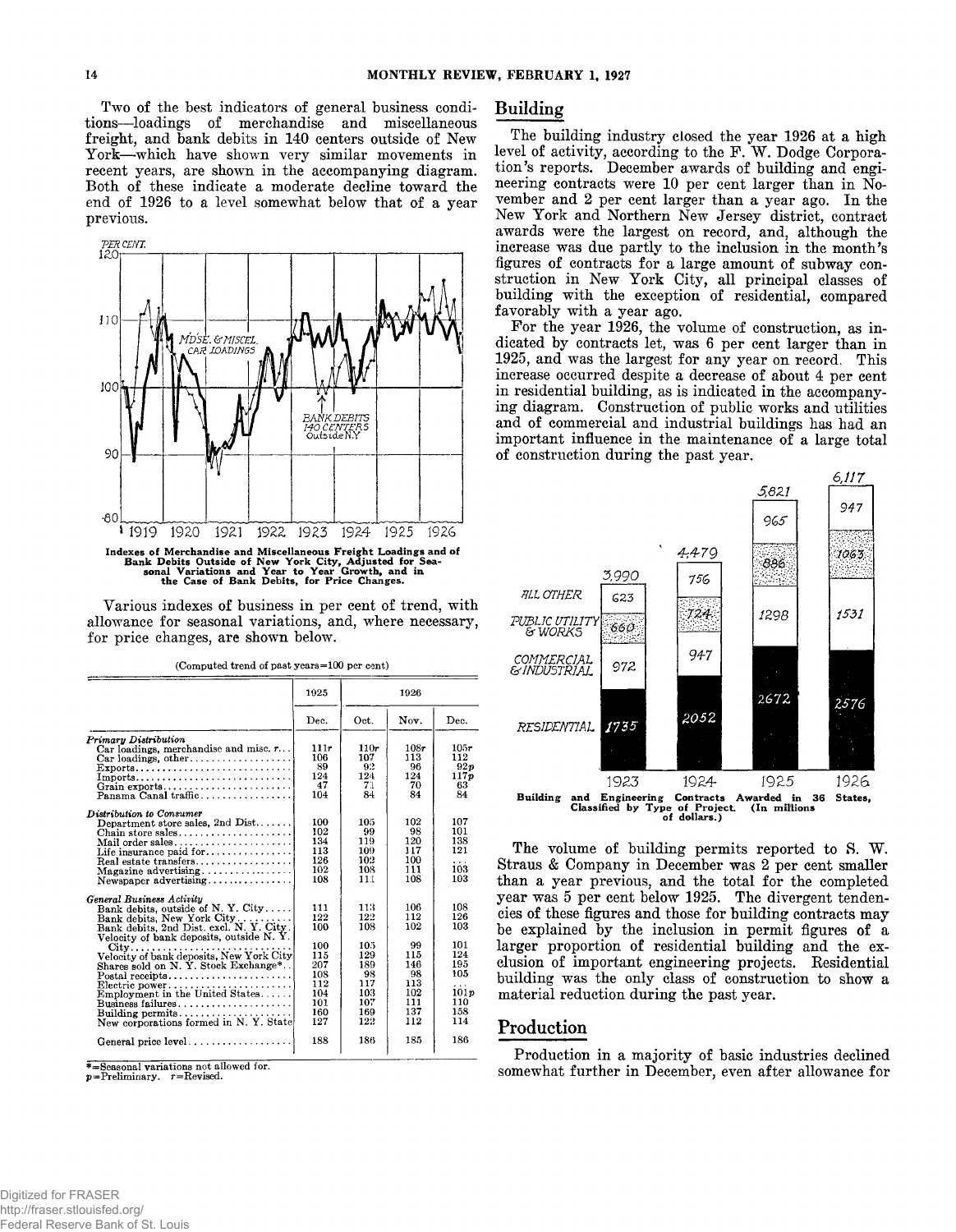the usual seasonal changes. The average daily output of pig iron was the smallest for any month of 1926, and, as was the case with steel ingot production, was substantially smaller than a year previous. Considerably more than the usual seasonal curtailment occurred in the automobile industry and December production of passenger cars and trucks was the smallest since early in 1922 and nearly 50 per cent below the total of December 1925. More active operation has been resumed in January. Domestic consumption of cotton was the largest ever recorded for any December, but silk and woolen mill activity was curtailed.

In the following table are given this bank's indexes of production in which allowance is made for seasonal variation and year-to-year growth.

(Computed trend of past years=100 per cent)

|                                                                                 | 1925 |                                        | 1926 |                  |
|---------------------------------------------------------------------------------|------|----------------------------------------|------|------------------|
|                                                                                 | Dec. | Oct.                                   | Nov. | Dec.             |
| Producers' Goods                                                                |      |                                        |      |                  |
| Pig iron                                                                        | 112  | 111                                    | 108  | 105              |
| Steel ingots                                                                    | 123  | 107                                    | 103  | 105              |
| $Bituminous coal.$                                                              | 116  | 109                                    | 129  | 128 <sub>p</sub> |
|                                                                                 | 103  | 109                                    | 114  | 105              |
|                                                                                 | 109  | 96                                     | 124  | 112              |
|                                                                                 | 113  | 118                                    | 116  | 115              |
| Petroleum                                                                       | 116  | 119                                    | 124  | .                |
| Gas and fuel oil                                                                | 107  | 98                                     | 100  | .                |
| Cotton consumption                                                              | 106  | 98                                     | 102  | 110              |
| $\mathbf W$ oolen mill activity*                                                | 96   | 103                                    | 102  | 99 p             |
| $\mathbf{Cement}$                                                               | 124  | 126                                    | 123  | 120              |
|                                                                                 | 113  | 104                                    | 99   | 113 <sub>p</sub> |
| Leather, sole                                                                   | 68   | 74                                     | 79   | 80               |
| Silk consumption*                                                               | 122  | 130                                    | 129  | 107              |
| Consumers' Goods                                                                |      |                                        |      |                  |
|                                                                                 | 108  | 101                                    | 101  | 102              |
|                                                                                 | 132  | 102                                    | 107  | 115              |
| Sheep slaughtered                                                               | 104  | 102                                    | 105  | 123              |
| Hogs slaughtered<br>Sugar meltings, U.S. ports                                  | 80   | 90                                     | 82   | 76               |
|                                                                                 | 184  | 144                                    | 126  | .                |
| Wheat flour                                                                     | 97   | 93                                     | 86   | 94               |
| $Cigars \ldots \ldots \ldots \ldots \ldots \ldots \ldots \ldots \ldots$         | 98   | 111                                    | 119  | 100              |
| $Cigaretes \ldots \ldots \ldots \ldots \ldots \ldots \ldots \ldots \ldots$      | 82   | 70                                     | 69   | 72               |
|                                                                                 | 100  | 101                                    | 101  | 101              |
| Gasoline                                                                        | 135  | 142                                    | 148  | $\cdots$         |
|                                                                                 | 141  | 127                                    | 119  |                  |
| ${\bf New spirit.} \dots \dots \dots \dots \dots \dots \dots \dots \dots \dots$ | 120  | 125                                    | 129  | 119              |
| Paper, total                                                                    | 95   | 86                                     | 93   | 89               |
| Boots and shoes                                                                 | 95   | 100<br>$\centering \label{eq:reduced}$ | 95   | 98p              |
| Anthracite coal                                                                 | $**$ | 98                                     | 90   | 97p              |
| Automobile. all                                                                 | 149  | 112                                    | 105  | 78               |
| Automobile, passenger                                                           | 153  | 112                                    | 104  | 73               |
| Automobile, truck                                                               | 132  | 110                                    | 110  | 101              |

\*=Seasonal variation not allowed for. \* \* = Strike. *p =* Preliminary.

# **Wholesale Trade**

Sales of representative wholesale dealers in this district, which in ten of the first eleven months of 1926 had averaged smaller than a year previous, continued in the final month of the year to show a substantial reduction. For the year as a whole, a weighted average of sales in all reporting lines shows a reduction of 8 per cent from sales in 1925. Lower prices, especially for textiles, were probably responsible for a part, but not all, of the decline.

Most of the larger declines in December sales compared with those of a year ago were in clothing and textiles, and, as the accompanying diagram shows, the same was true for the year as a whole. The women's clothing business showed the most unfavorable comparisons with 1925, due partly to labor troubles, but sales of men's clothing, cotton goods, and silk goods also were consid-



Sales of Representative Dealers in Various Lines of Wholesale Trade during 1926 Compared with 1925.

erably smaller. Shoe sales, however, continued the tendency of most preceding months of 1926 and were larger in December than a year previous.

Machine tool sales in December, as in other recent months, were considerably smaller than a year previous, though substantial increases had been reported in the earlier months of the year. Sales of groceries, drugs, stationery, and diamonds also showed declines in the later months of 1926, following increases in the first half of the year. Hardware sales, on the other hand, were larger in December than a year previous, after decreases had been reported in most previous months of 1926.

Stocks on hand at the close of the year continued considerably larger than in 1925 in silk goods, and somewhat larger in hardware and jewelry and diamonds. A slight increase was shown in jobbers' stocks of cotton goods, but shoe stocks remained much smaller.

|                                                                                                                                                                                                                                                                         | Percentage Change<br>December 1926 from December 1925                                                           |                                                                               |                                                                                          |                                                                                    | Percentage Change<br>in Net Sales                                                                             |                                                                                                                                                                |
|-------------------------------------------------------------------------------------------------------------------------------------------------------------------------------------------------------------------------------------------------------------------------|-----------------------------------------------------------------------------------------------------------------|-------------------------------------------------------------------------------|------------------------------------------------------------------------------------------|------------------------------------------------------------------------------------|---------------------------------------------------------------------------------------------------------------|----------------------------------------------------------------------------------------------------------------------------------------------------------------|
| Commodity                                                                                                                                                                                                                                                               | <b>Net</b><br>Sales                                                                                             | $_{\rm Stock}$<br>end of<br>$\n  month\n$                                     | Collec-<br>tions                                                                         | Acct's<br>Receiv-<br>able                                                          | Dec.<br>1926<br>from<br>Nov.<br>1926                                                                          | Year<br>1926<br>from<br>Year<br>1925                                                                                                                           |
| $Groceries \ldots$<br>Men's clothing<br>Women's dresses $\dots$<br>Women's coats and suits<br>Cotton goods-Jobbers<br>Cotton goods-Commis-                                                                                                                              | $-6.7$<br>$-21.0$<br>$-23.7$<br>$-23.0$<br>$-0.6$                                                               | $-1.4$<br>.<br>.<br>.<br>$+2.1$                                               | $-14.7$<br>$-10.4$<br>.<br>$-5.3$<br>$-1.5$                                              | $-7.8$<br>$+0.4$<br>.<br>$-5.6$<br>$-12.3$                                         | $-8.2$<br>$-27.4$<br>$+55.0$<br>$-29.1$<br>$-11.4$                                                            | $-2.6$<br>$-7.5$<br>$-26.3$<br>$-25.5$<br>$-9.1$                                                                                                               |
| $sion \ldots \ldots \ldots \ldots$<br>$Silk$ goods<br>$\text{Shoes.} \dots \dots \dots \dots \dots$<br>$Drugs \ldots \ldots \ldots \ldots$<br>Hardware<br>Machine $tools \ldots \ldots$<br>Stationery<br>Paper.<br>$Diamonds$ ,,,,,,,,,,<br>Jewelry<br>Weighted Average | $-16.1$<br>$-12.8$<br>$+5.8$<br>$-7.4$<br>$+4.7$<br>$-15.3$<br>$-8.9$<br>$+0.8$<br>$-13.6$<br>$-3.0$<br>$-11.5$ | .<br>$+11.4*$<br>$-13.0$<br>1.1.1.1.1<br>$+7.4$<br>.<br>.<br>.<br>$+4.6$<br>. | .<br>$-4.5$<br>$-0.7$<br>.<br>$-1.1$<br>.<br>$+6.4$<br>$-5.4$<br>6.5<br>$\div$<br>$-6.8$ | .<br>$-8.1$<br>$-5.4$<br>.<br>$+5.7$<br>.<br>$-5.7$<br>$-19.2$<br>$+4.8$<br>$-4.5$ | $+4.3$<br>$+7.2$<br>$+11.4$<br>$-27.1$<br>$+9.0$<br>$-4.3$<br>$+1.4$<br>$-1.7$<br>$-17.1$<br>$-9.4$<br>$-3.7$ | $-11.4$<br>$-6.7$<br>$\pm$<br>2.0<br>$+2.4$<br>2.8<br>$\overline{\phantom{a}}$<br>1.4<br>—<br>┿<br>4.0<br>5.0<br>$\div$<br>$\div$<br>3.5<br>2.5<br>-<br>$-7.9$ |

**\*= Quantity not value.**